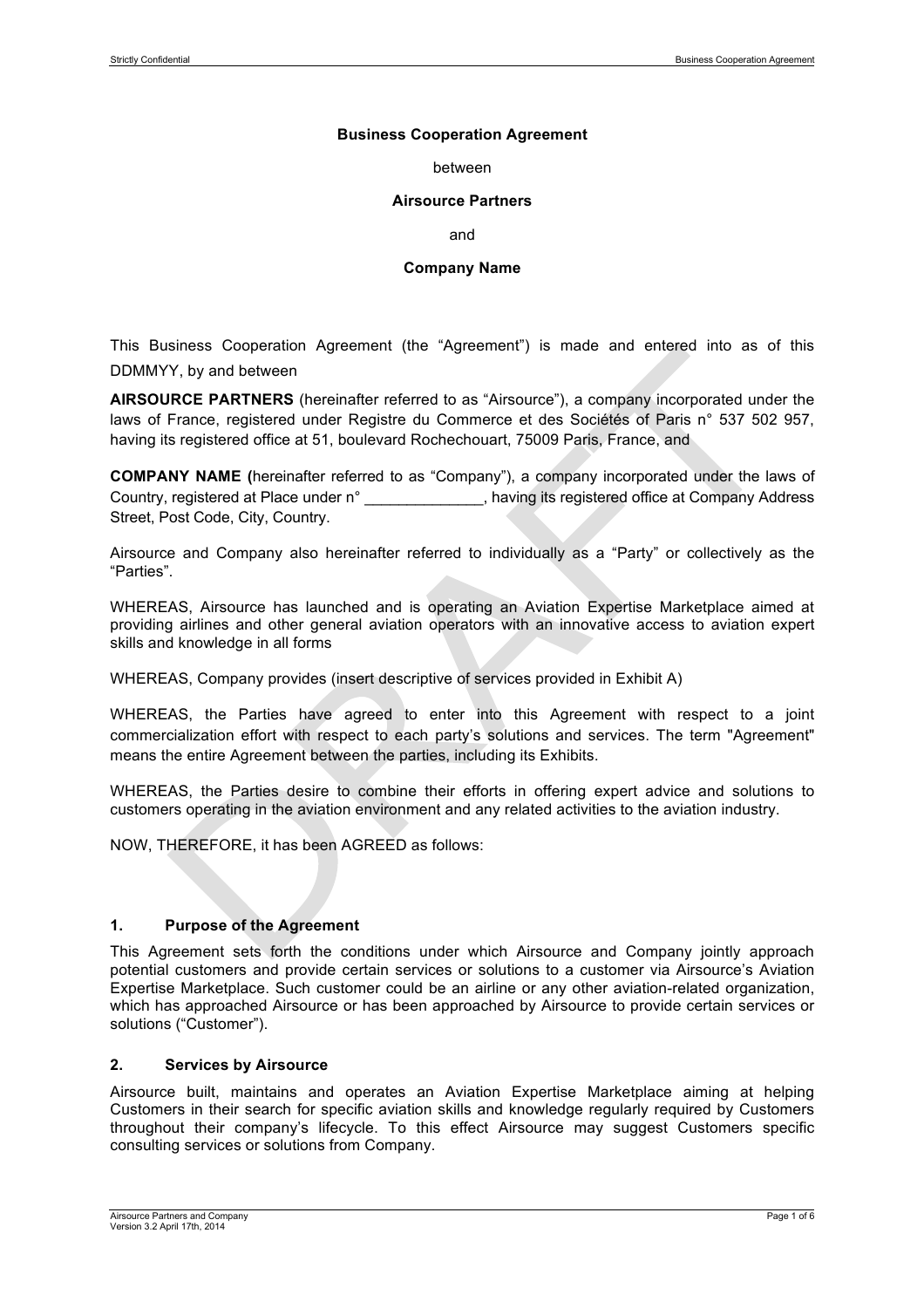As part of the agreement, Airsource will launch promotional campaigns and other marketing activities aimed at promoting Company's know-how and solutions. These campaigns include telephone and email targeted campaigns near selected airlines. Airsource will also actively promote Company's products and services on the occasion of conferences and other trade venues attended by Airsource. All promotional actions performed by Airsource will require prior information and prior written agreement from Company before they can be undertaken by Airsource.

Airsource may on request of Company and the Customer handle the overall management of projects and acts as Customers' main contact. Notwithstanding the final contractual relationship between Company and Customer, Airsource will maintain a direct relationship with Customer in order to keep Customer's management informed on the evolution of the provision of services by Company.

# **3. Services by Company**

Consultancy and other solutions as described in Exhibit A are being delivered by Company directly to Customer. Exhibit A of the Agreement describes the Professional Services to be rendered by Company to Customer covered by the Agreement.

Each Party shall perform its obligations under this Agreement in an endeavor to maintain and increase the goodwill and reputation of the other (including the other's products and/or services) and without itself or permitting a third party to impair and/or disrupt the other party's relationship with its existing and/or future customers.

# **4. Time devoted by Company**

It is anticipated that Company shall spend as much time as deemed necessary by Airsource in order to perform the obligations set forth in the Agreement.

# **5. Place Where Services will be Performed**

Company will perform most Consulting and Solutions Services at Company's offices. In addition, Company will perform Professional Services on the telephone and/or by mail and at such other place(s) as deemed necessary to perform these services in accordance with the Agreement and a detailed agreement between Company and the Customer.

#### **6. Independent Contractor**

Both Airsource and Company agree that Company will act as an independent contractor in the performance of its duties under this Agreement. Nothing contained in this Agreement shall be construed to imply that Company, or any employee, agent or other authorized representative of Company, is a partner, joint venturer, agent, officer or employee of Airsource.

## **7. Compensation**

This Agreement is limited to Customers having eventually contracted with Company after being exposed to Company's Consulting and Solutions Services through Airsource's Aviation Expertise Marketplace. As a result of the contribution provided by Airsource's support in the promotion of Company's Consulting and Solutions Services Airsource is eligible for financial compensation as set forth in Exhibit B attached hereto.

All amounts given in the Agreement are exclusive of taxes. All taxes, other than Airsource's corporate income tax, withholding taxes, duties, custom duties, fees or charges of whatever nature related to any service rendered pursuant to the Agreement, levied by any tax authority or any government of any country shall be borne directly by Company.

Should Airsource, however, be required to pay any of the taxes or duties mentioned here above and due to the Agreement, Company shall, within thirty (30) days following issuance by Airsource of a written notice, reimburse Airsource for the cost incurred in discharging such taxes or duties.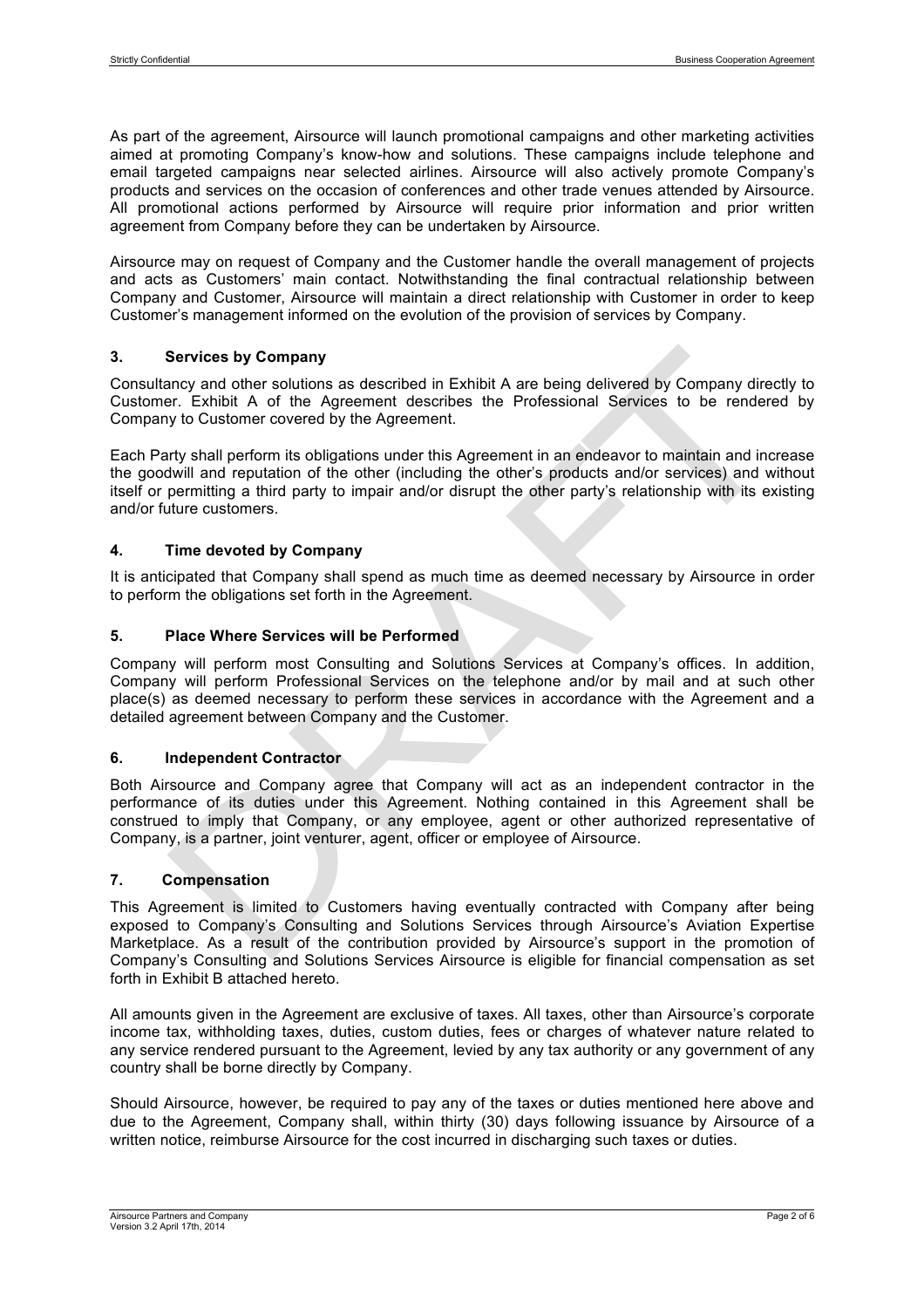Company hereby agrees to indemnify and defend Airsource against any and all such taxes or contributions, including penalties and interest.

# **8. Term of Agreement**

This Agreement shall be in full force and effect commencing upon the date hereof. This Agreement has a term of 12 months beginning on the date hereof.

Either Party hereto shall have the right to terminate this Agreement without notice in the event of the death, bankruptcy, insolvency, or assignment for the benefit of creditors of the other Party.

Airsource shall have the right to terminate this Agreement upon delivery to Company of notice setting forth with specificity facts comprising a material breach of this Agreement by Company including without limitation its responsibilities for fees as set forth in this Agreement. Company shall have 30 days to remedy such breach after written notice to Company by Airsource.

Company shall have the right to terminate this Agreement if Airsource fails to comply with the terms of this Agreement and such failure continues unremedied for a period of 30 days after written notice to Airsource by Company.

# **9. Indemnification**

Each Party (the "Indemnifying Party") agrees to indemnify, defend, and hold harmless the other Party (the "Indemnified Party") from and against any and all claims, damages, and liabilities, including any and all expense and costs, legal or otherwise, caused by the negligent act or omission of the Indemnifying Party, its subcontractors, agents, or employees, incurred by the Indemnified Party in the investigation and defense of any claim, demand, or action arising out of the work performed under this Agreement; including breach of the Indemnifying Party of this Agreement. The Indemnifying Party shall not be liable for any claims, damages, or liabilities caused by the sole negligence of the Indemnified Party, its subcontractors, agents, or employees.

The Indemnified Party shall notify promptly the Indemnifying Party of the existence of any claim, demand, or other matter to which the Indemnifying Party's indemnification obligations would apply, and shall give them a reasonable opportunity to settle or defend the same at their own expense and with counsel of their own selection, provided that the Indemnified Party shall at all times also have the right to fully participate in the defense. If the Indemnifying Party, within a reasonable time after this notice, fails to take appropriate steps to settle or defend the claim, demand, or the matter, the Indemnified Party shall, upon written notice, have the right, but not the obligation, to undertake such settlement or defense and to compromise or settle the claim, demand, or other matter on behalf, for the account, and at the risk, of the Indemnifying Party.

The rights and obligations of the Parties under this Article shall be binding upon and inure to the benefit of any successors, assigns, and heirs of the Parties.

# **10. Covenant of experts**

Company covenants and agrees with Airsource that, in performing Consulting and Solutions Services for Customer, Company will:

- (1) Comply with all relevant laws;
- (2) Not make any representations other than those authorized by Airsource and
- (3) Not publish, circulate or otherwise use any materials or documents other than materials provided by or otherwise approved by Airsource.

# **11. Confidential Information**

Company and Airsource acknowledge that each will have access to proprietary information regarding the business operations of the other and agree to keep all such information secret and confidential and not to use or disclose any such information to any individual or organization without the non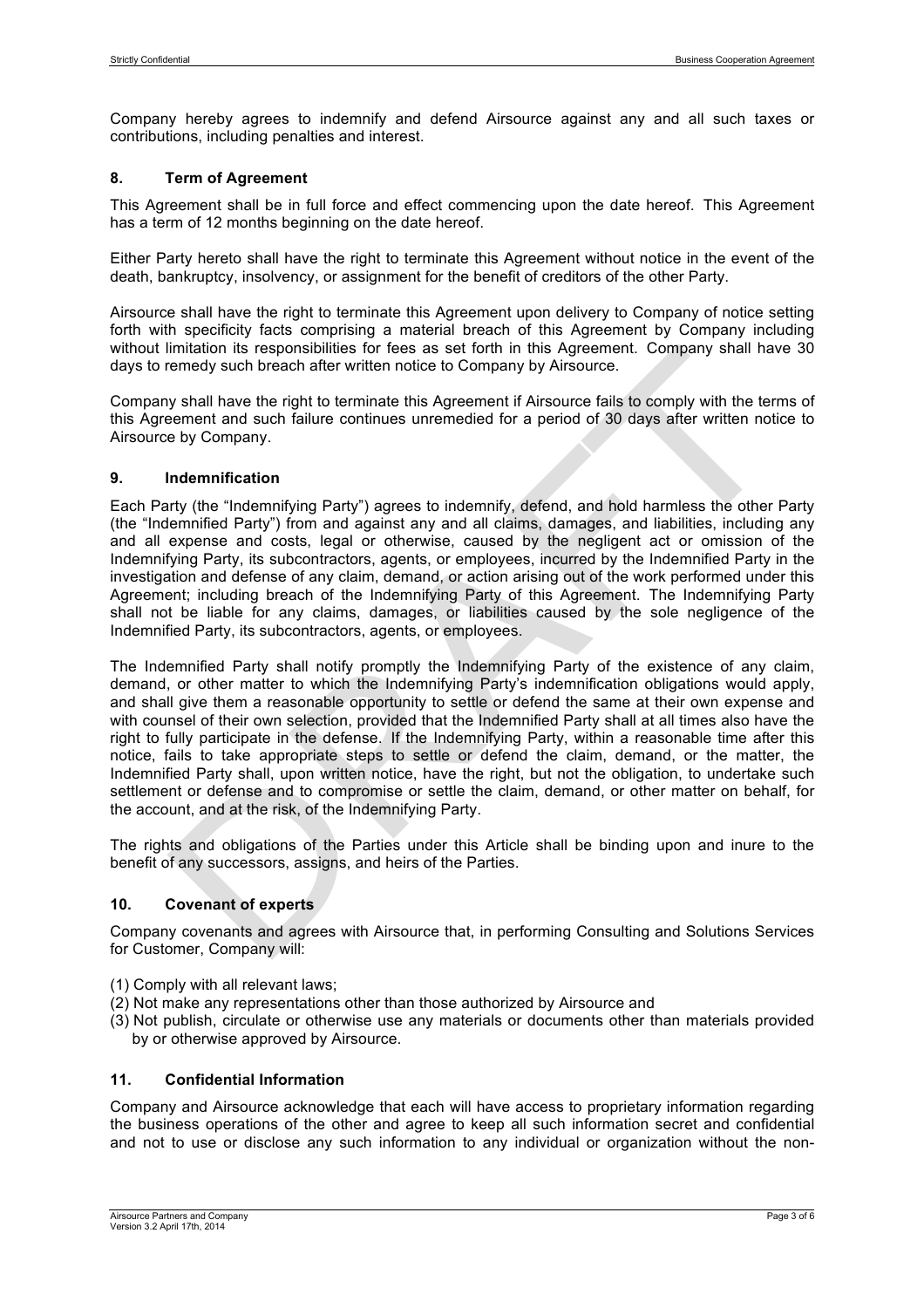disclosing Parties prior written consent. It is hereby agreed that from time to time Company and Airsource may designate certain disclosed information as confidential for purposes of this Agreement.

# **12. Miscellaneous**

(1) This Agreement shall be constructed and interpreted in accordance with and governed by the laws of Country.

(2) The Parties agree that the relevant Court of City, Country, shall have sole and exclusive jurisdiction and venue for the resolution of all disputes arising under the terms of this Agreement and the transactions contemplated herein.

(3) If either Party to this Agreement brings an action on this Agreement, the prevailing Party shall be entitled to reasonable expenses therefore, including, but not limited to, attorneys' fees and expenses and court costs.

(4) This Agreement shall inure to the benefit of the Parties hereto, their administrators and successors in interest. This Agreement shall not be assignable by either Party hereto without the prior written consent of the other.

(5) This Agreement contains the entire understanding of the Parties and supersedes all prior agreements between them.

(6) No supplement, modification or amendment of this Agreement shall be binding unless executed in writing by the Parties. No waiver of any of the provisions of this Agreement shall be deemed, or shall constitute, a waiver of any other provision, whether or not similar, nor shall any waiver constitute a continuing waiver. No waiver shall be binding unless executed in writing by the Party making the waiver.

(7) If any provision hereof is held to be illegal, invalid or unenforceable under present or future laws effective during the term hereof, such provision shall be fully severable. This Agreement shall be construed and enforced as if such illegal, invalid or unenforceable provision had never comprised a part hereof, and the remaining provisions hereof shall remain in full force and effect and shall not be affected by the illegal, invalid or unenforceable provision or by its severance here from.

IN WITNESS WHEREOF, the Parties hereto have placed their signatures hereon on the day and year first above written.

| <b>AIRSOURCE PARTNERS</b> |                         | <b>COMPANY NAME</b> |
|---------------------------|-------------------------|---------------------|
| Name:                     | <b>Christian GOSSEL</b> | Name:               |
| Function:                 | Gérant / CEO            | Function:           |
| Date:                     |                         | Date:               |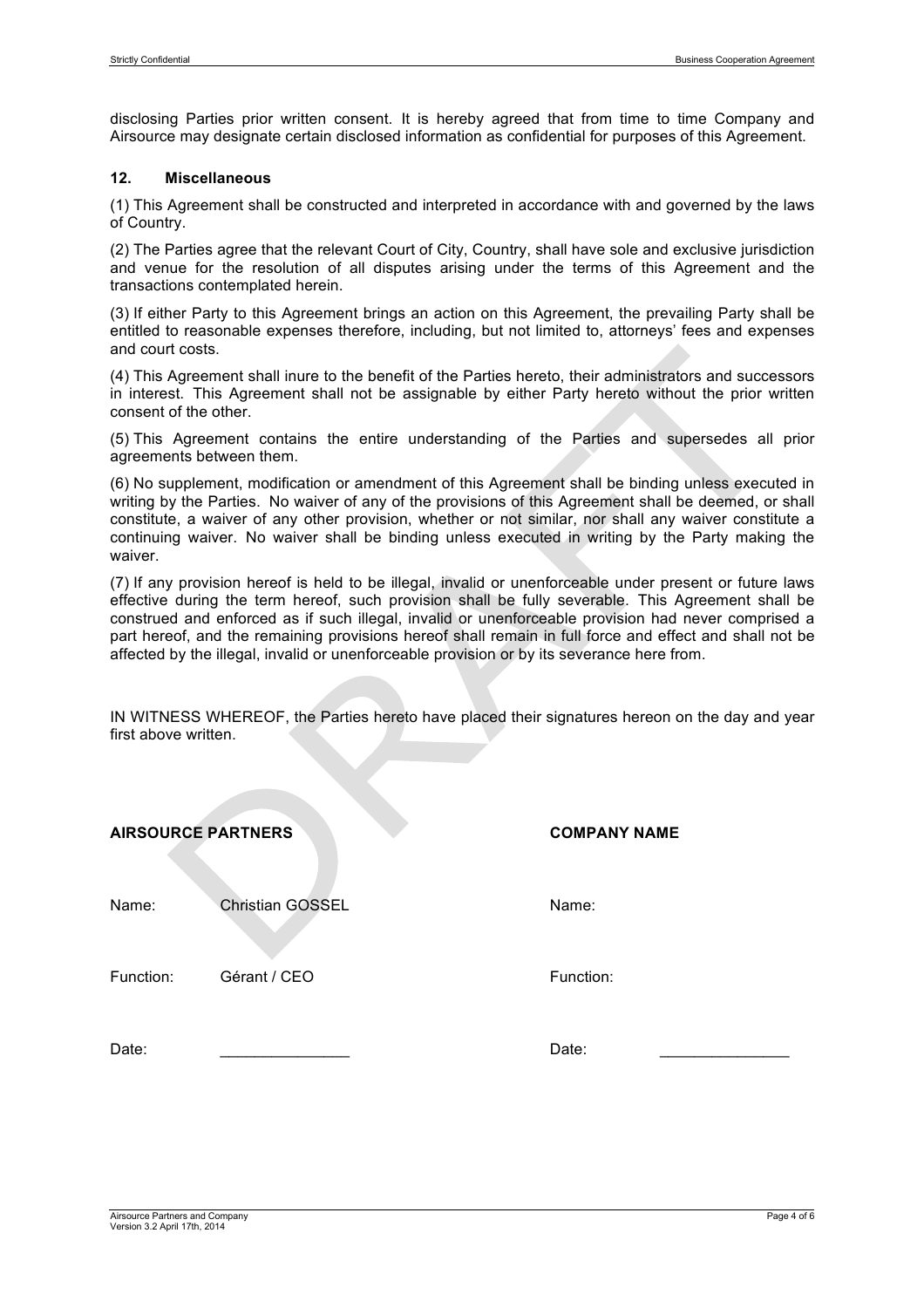# EXHIBIT A - **DESCRIPTION OF PROFESSIONAL SERVICES**

The Consulting and Solutions Services provided by Company to Customer under this Agreement shall include, but not be limited to the following services:

XXX

YYY

ZZZ